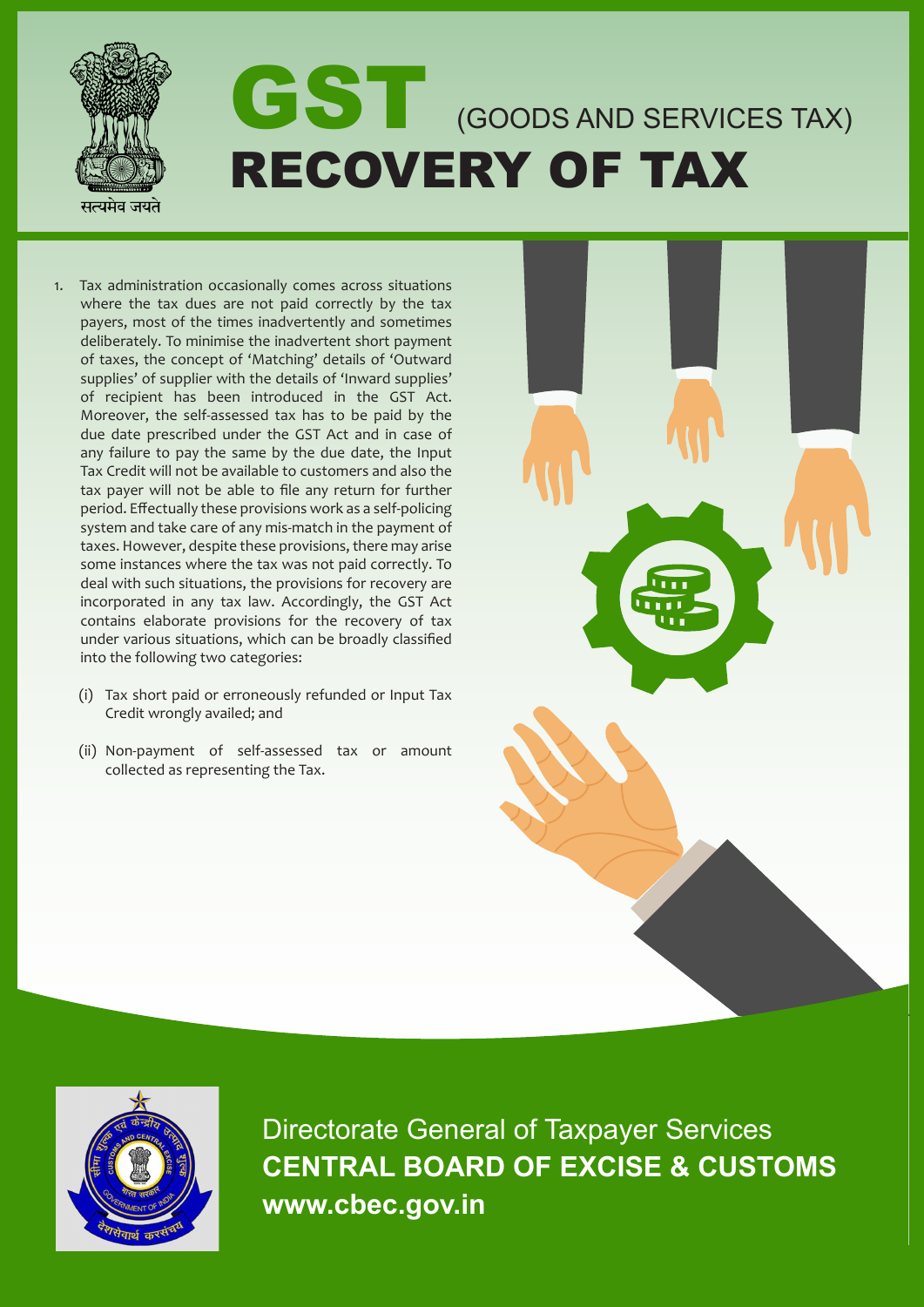

2. The incidence of short payment of tax or erroneous refund or wrong availment of Input Tax Credit may be because of an inadvertent bonafide mistake (Normal Cases) or it may be a deliberate attempt (Fraud Cases) to evade the tax. Since the nature of offence is totally different in both the incidences, hence, separate provisions for recovery of the tax and the amount of penalty have been made to deal with such type of cases. Besides these, there are provisions to encourage voluntary compliance such as no penalty or lesser penalty if the tax dues along with interest, are paid within the specified time limit/ incidence. The table below gives a comprehensive chart of provisions for voluntary compliance:

| S.<br>No.      | <b>Action by Tax</b><br>Payer                                                                        | <b>Amount</b><br>of Penalty<br>payable —<br><b>Normal</b><br>Cases           | <b>Amount</b><br>of Penalty<br>$payable$ —<br><b>Fraud Cases</b>                | <b>Remarks</b>                                                                                                                                                                                                                            |
|----------------|------------------------------------------------------------------------------------------------------|------------------------------------------------------------------------------|---------------------------------------------------------------------------------|-------------------------------------------------------------------------------------------------------------------------------------------------------------------------------------------------------------------------------------------|
| 1.             | Tax amount,<br>along with the<br>interest, paid<br>before issuance<br>of Notice                      | No Penalty<br>and no<br>Notice shall<br>be issued                            | 15% of the<br>Tax amount<br>and no<br>Notice shall<br>be issued                 | The<br>penalty<br>shall also<br>be not<br>chargeable<br>in cases<br>where<br>the self<br>assessed<br>tax or any<br>amount<br>collected<br>as tax is<br>paid (with<br>interest)<br>within 30<br>days from<br>the due<br>date of<br>payment |
| $\overline{2}$ | Tax amount,<br>along with the<br>interest, paid<br>within 30 days<br>of issuance of<br>Notice        | No<br>Penalty. All<br>proceedings<br>deemed<br>to be<br>concluded            | 25% of<br>the Tax<br>amount. All<br>proceedings<br>deemed<br>to be<br>concluded |                                                                                                                                                                                                                                           |
| $\overline{3}$ | Tax amount,<br>along with<br>the interest,<br>paid within<br>30 days of<br>communication<br>of Order | 10% of the<br>Tax amount<br>or Rs.<br>$10,000/$ -,<br>whichever is<br>higher | 50% of<br>the Tax<br>amount. All<br>proceedings<br>deemed<br>to be<br>concluded |                                                                                                                                                                                                                                           |
| 4.             | Tax amount,<br>along with the<br>interest, paid<br>after 30 days of<br>communication<br>of Order     | 10% of the<br>Tax amount<br>or Rs.<br>$10,000/$ -,<br>whichever is<br>higher | 100% of the<br>Tax amount                                                       |                                                                                                                                                                                                                                           |

3. As can be seen from the foregoing para that for all types of incidences of short payment or erroneous refund or wrong availment of Input Tax Credit, there are incentives for the person who accepts tax liability and readily discharges the same. The law provides an opportunity for the payment of tax, interest and a nil or nominal penalty (depending on the nature of offence) before the issuance of Notice and emphatically stipulates that in all such cases no Notice shall be issued and consequently there shall be no other consequences for any default. However, this is not the end of the road and there is another chance to discharge tax and interest liability with nil or nominal penalty (depending on the nature of offence) within 30 days of issuance of the Notice and the law provides that all proceedings in respect of the said Notice shall be deemed to be concluded. If it becomes inevitable to issue a show cause notice and thereafter pass an Order, the GST Act ensures timely completion of all these procedures by providing a fixed timeline for issuance of notice and order-as follows:

| S.<br>No.        | Nature of<br>Case                                    | Time for issuance of<br><b>Notice</b>                                                                                                                                                  | Time for issuance of<br>Order                                                                                                                                          |
|------------------|------------------------------------------------------|----------------------------------------------------------------------------------------------------------------------------------------------------------------------------------------|------------------------------------------------------------------------------------------------------------------------------------------------------------------------|
| 1.               | Normal<br>Cases                                      | Within 2 years and<br>9 months from the<br>due date of filing<br>Annual Return for the<br>Financial Year to which<br>the demand pertains<br>or from the date of<br>erroneous refund    | Within 3 years from the<br>due date of filing of<br>Annual Return for the<br>Financial Year to which<br>the demand pertains<br>or from the date of<br>erroneous refund |
| $\overline{2}$ . | Fraud<br>Cases                                       | Within 4 years and<br>6 months from the<br>due date of filing of<br>Annual Return for the<br>Financial Year to which<br>the demand pertains<br>or from the date of<br>erroneous refund | Within 5 years from the<br>due date of filing of<br>Annual Return for the<br>Financial Year to which<br>the demand pertains<br>or from the date of<br>erroneous refund |
| 3.               | Any<br>amount<br>collected<br>as tax but<br>not paid | No time limit                                                                                                                                                                          | Within one year from<br>the date of issue of<br>notice                                                                                                                 |

**Prepared by:** National Academy of Customs, Indirect Taxes & Narcotics

**Follow us on:**